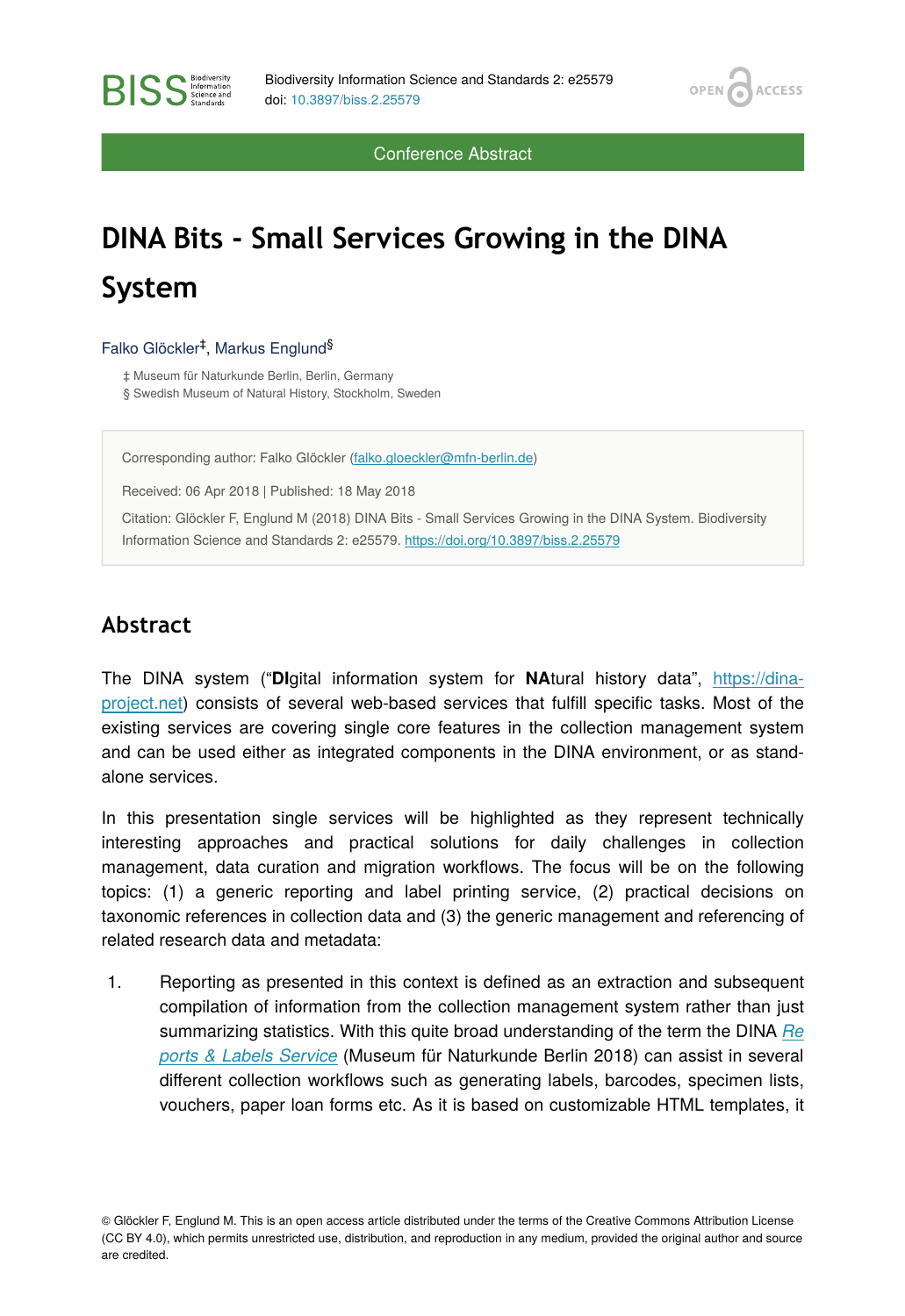can be even used for creating customized web forms for any kind of interaction (e.g. annotations).

- 2. Many collection management systems try to cope with taxonomic issues, because in practice taxonomy is used not only for determinations, but also for organizing the collections and categorizing storage units (e.g. "*Coleoptera* hall"). Addressing taxonomic challenges in a collection management system can slow down development and add complexity for the users. The DINA system uncouples these issues in a simple taxonomic service for the sole assignment of names to specimens, for example determinations. This draws a clear line between collection management and taxonomic research, of which the latter can be supported in a separate service.
- 3. While the digitization of collection data and workflows proceeds, linking related data is essential for data management and enrichment. In many institutions research data is disconnected from the collection specimen data because the type and structure cannot be easily included in the collection management databases. With the DINA *[Generic Data Module](https://github.com/MfN-Berlin/gdm)* (Museum für Naturkunde Berlin 2017) a service exists that allows for attaching any relational data structures to the DINA system. It can also be used as a standalone service that accommodates structured data within a DINA compliant interface for data management.

### **Keywords**

label printing, reports, taxonomic references, collection management, research data management

#### **Presenting author**

Falko Glöckler & Markus Englund

#### **Acknowledgements**

#### **Additional contributions**:

Corrections and edits: Mikko Heikkinen

Developers: Thomas Pfuhl (Generic Data Module), Mikko Heikkinen & Anton Öberg (Taxonomy Service), Falko Glöckler (Reports & Labels Service)

Linguistic edits: James A Macklin, Glen Newton